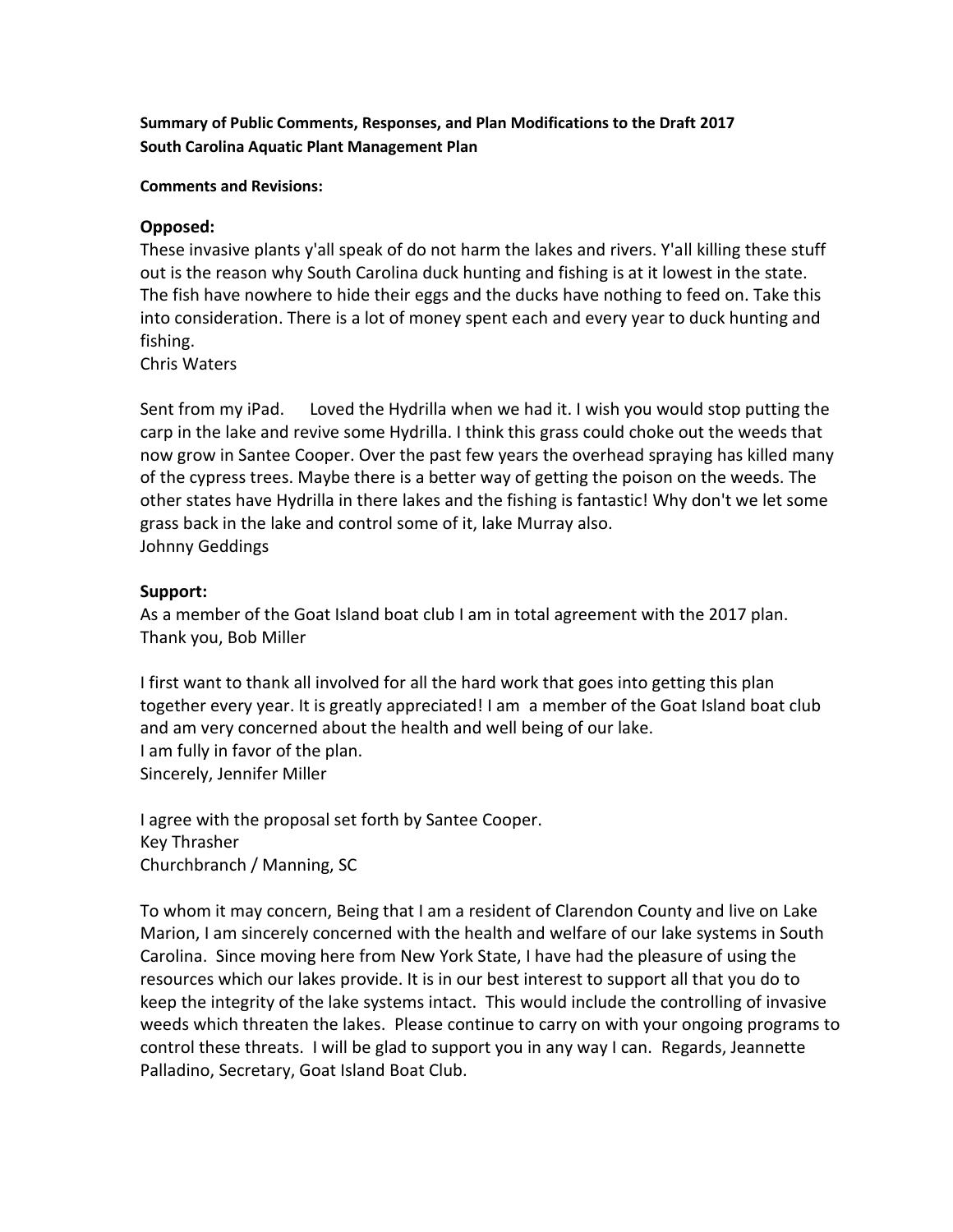Dear DNR,

I read with interest the subject plan and wanted to ad my input to the aggressive action which must be taken to abate the growing (pun intended) problem with invasive weeds. I have seen the spread of crested floating heart first hand on the area of my lot which was primarily weed free two years ago to the current situation of considerable areas completely filled with it. Please help.

Regards,

Mark Knechtel

1369 Little John Road

Manning, SC 29102

I support the 2017 Aquatic Management Plan especially as it pertains to Lake Marion. I agree with the proposal to control invasive weed species. I completely support efforts to control Crested Floating Heart especially in residential areas and around docks where I have seen a marked increase in the past fews years. Control in past years has been very beneficial. I hope the DNR will continue with their efforts for this and other invasive species. Thank you,

Dianne Munkittrick

Invasive weeds in the Lake Marion and Moultrie have been greatly removed by your constant weed control practices in The past few years We are able to get out of our docks without wrapping up our props with weeds. We appreciate the work you do Michael Palladino

I reside on Lake Marion near Santee. In recent years I have noticed the treatment plan to be very effective and the nuisance vegetation reduced as a result. In years prior the problem of excessive vegetation in the mouth of the Congraree River and several areas of Lake Mario had become extreme.

I support any effort made to maintain or increase treatment levels. Regards Mark G. Munkittrick 1055 Chapel Branch Road Santee, SC 29142

**Greetings** 

As a citizen who lives on Lake Marion I am in full support of the plant management plan for the Cooper River lake system.

Thank you for all you do.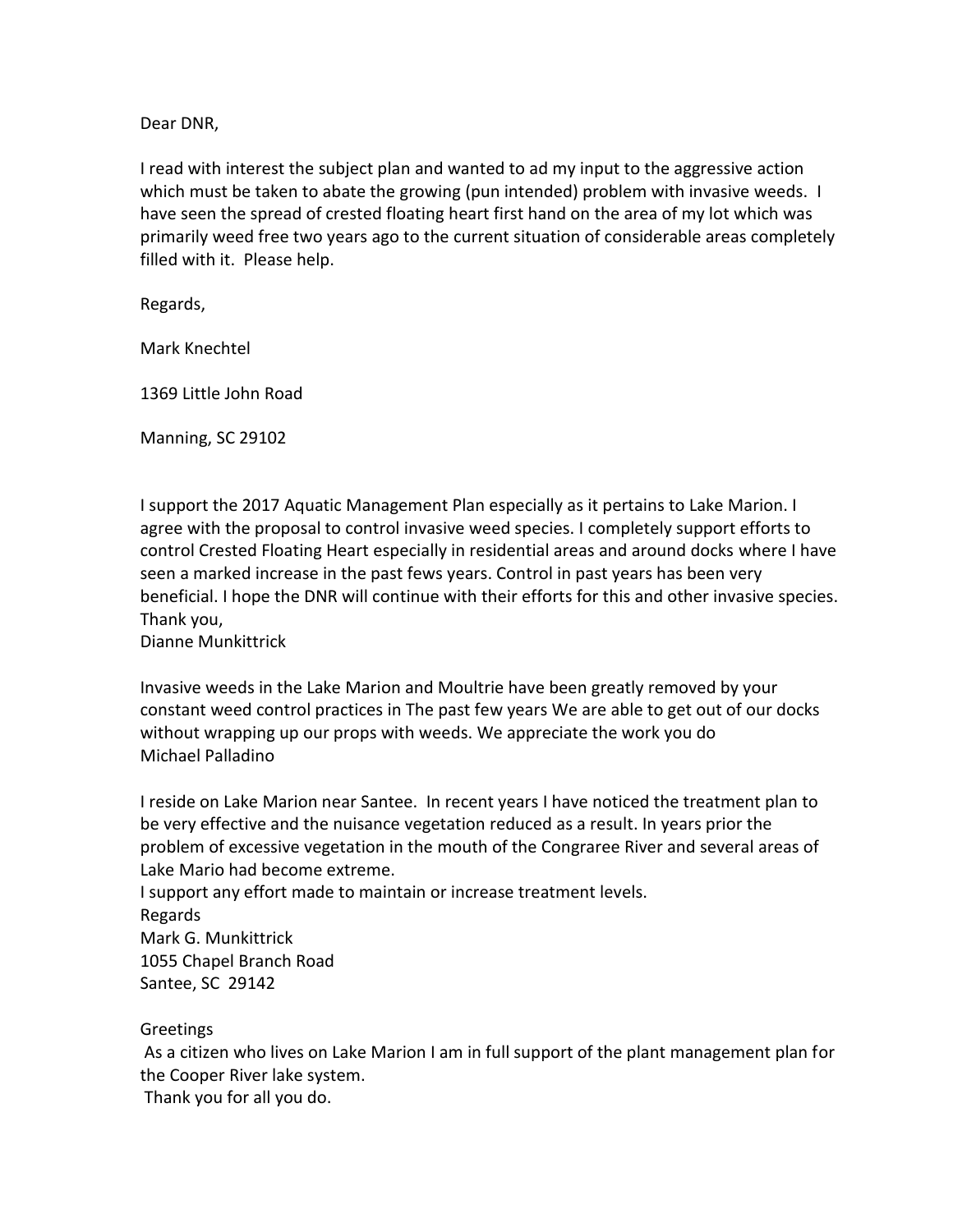Jerry Hatcher 1234 Limerick Ln. Manning,SC 29102

I want to express my support of the 2017 Aquatic Plant Management Plan for the Santee Cooper Lakes ! Thank you ! Sherry Newsome Potato Creek

Please protect our property, family and friends. If the invasive weeds are not controlled in our waters it causes our property value to lower. It also stops my children and grandchildren from enjoying swimming and boating. It also causes a lot of unwelcome snakes and alligators around the pier. We do not want invasive weeds anywhere around our property.

Marlene Hinds

I am in favor of the 2017 plan. Ann Kelley.

Dear Sirs/Madams,

I am writing to support the Draft 2017 Annual South Carolina Aquatic Plant Management Plan as presented on the SC-DNR website. I recommend adoption of this plan to help control the invasive weeds/plants in South Carolina lakes and streams. Thank you, Eddie V. Gleaton, Jr.

1043 Autumn Lane, Summerton, SC 29148

I have reviewed the draft 2017 SC Aquatic Plant Management Plan prepared by the SCDNR and SC Aquatic Plant Management Council and wish to indicate my full support of the plan as written.

My husband and I are members of the Goat Island Boat Club on Lake Marion. We're all recreational boaters and fully appreciate your efforts to control the nuisance plants that have choked our waters in the past. I can remember times when several landings, restaurants and marinas were unusable due to hydrilla and other non native plants in and around the entrance ways to these locations. With your help and the infusion of the sterile grass carp into our lakes, those areas are mostly free of the plants and are now accessible. Please continue to maintain a manageable population of these grass carp in our lakes to keep the weeds under control.

Thanks again for what you do. We support and appreciate your efforts.

Betty Cozart 306 Broad River Drive

Santee, SC 29142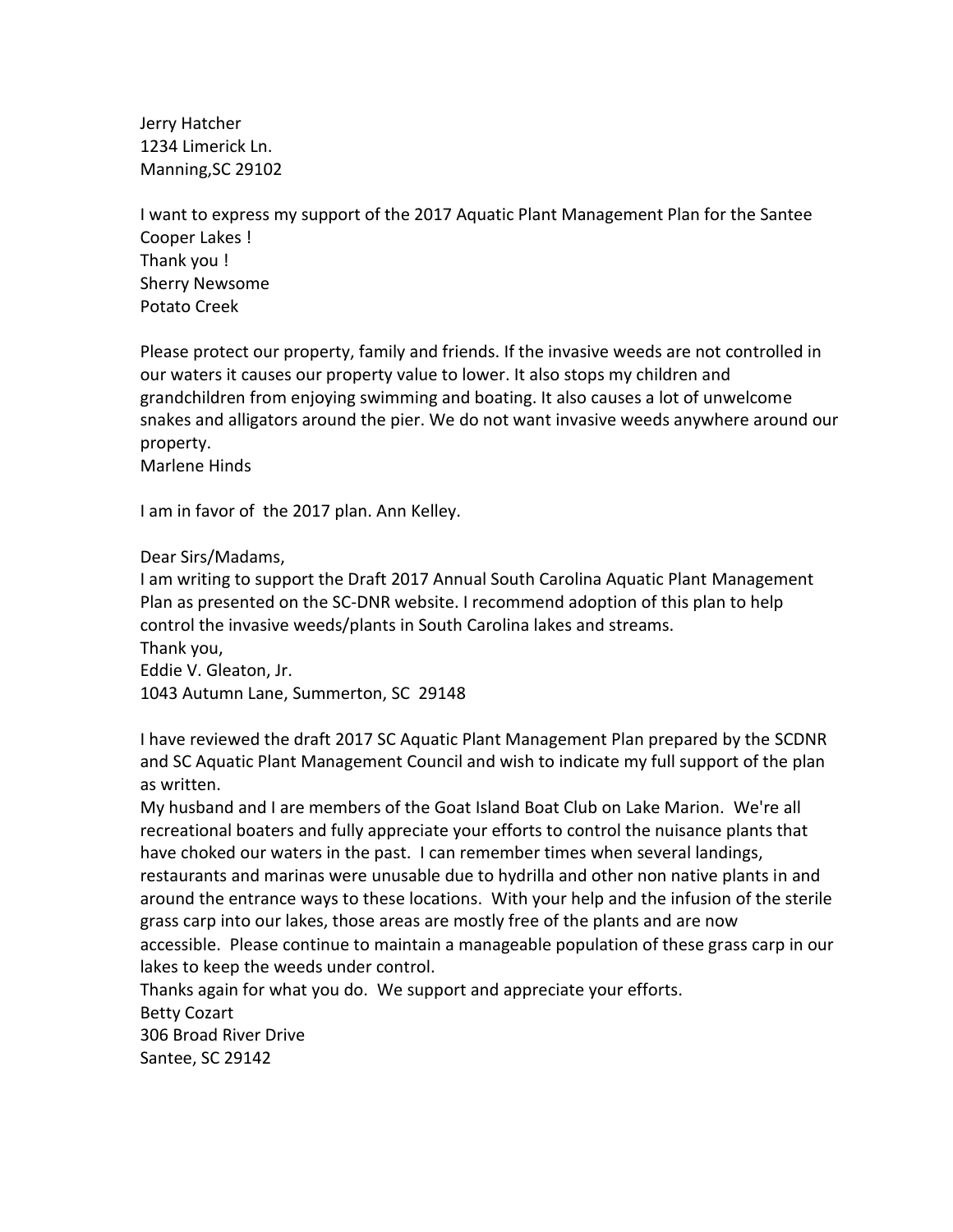Yes . I support the invasive weed plan. Live on Lake Marion in Santee and floating crested heart is spreading in area's. Thanks for all you do. Katie Hatcher

## Gentlemen:

I have resided in the Wyboo Creek Section of Lake Marion for 17 years. In those years I have seen the importance of the invasive weed spraying program. Without the program, our creeks and lakes would become overrun with invasive weeds and we would be unable to operate our boats due to excessive weeds becoming entangled in our boats and propellers. I also believe that the program has not impacted the fishing in the rivers and lakes of SC.

I therefore fully support the plan for 2017. If the plan was not approved, boating on the Rivers and Lakes in the region would be severely impacted.

Sincerely, Catherine H. White 1021 Carving Trace Manning, SC 29102 (803)478-5022 e-mail: [hbwhite@ftc-i.net](mailto:hbwhite@ftc-i.net)

I have reviewed the 2017 DRAFT S.C. Aquatic Plant Management Plan and strongly support the efforts of the S.C. Department of Natural Resources and the Aquatic Plant Management Council for their plan for management of nuisance aquatic vegetation in public waters. As a homeowner on the shores of Lake Marion, I have personally observed the negative impact of nuisance plants when left uncontrolled and improperly managed. The likes of hydrilla, water hyacinth and crested floating heart can ruin recreational boating activities, make access to the lake difficult to impossible, starve out native grasses necessary for wildlife and fishing habitat and drive home and property values down. Eradication is preferred, but if not possible then management and control of these species is necessary. I am a proponent of triploid grass carp as well as chemical herbicide applications used to control these nuisance species. Regular stocking of the grass carp has worked extremely well in our lakes and should remain a part of this program.

Thanks to DNR and the Council for protecting our lakes and waters of the state. Dale Cozart 306 Broad River Drive Santee, SC 29142 Homeowner on Lake Marion Recreational Boater Fisherman Member of the Goat Island Boat Club

Our major problems are floating crested heart and a tall grass-like plant we call bull rush. Between the two we are getting close to being closed off from the main lake. Each spring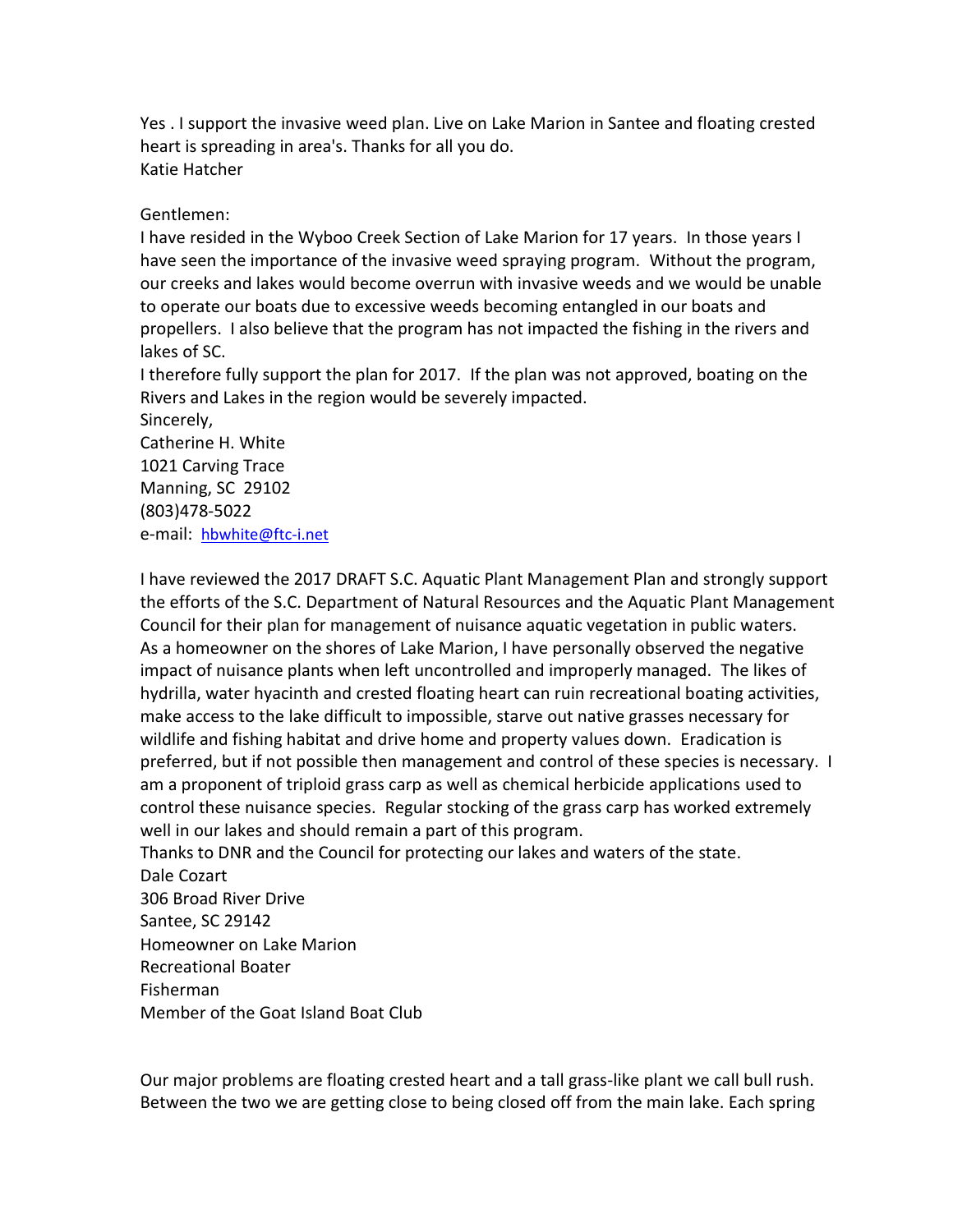and summer the crested heart grows so much we have to basically cut a path from our dock to the main lake. As you can imagine that is not good for the boat motor. Our area does get a spraying during the year, which will affect the crested heart for a while, but without a second treatment it comes right back. The bull rush is growing to our left and in the back of the lagoon. If it is not stopped the whole lagoon will be overgrown in a few years. We are not able to fish in some of our favorites spots now (back of the Cow Pasture) due to this grass. We are located in a lagoon off Goat Island. Any help would be greatly appreciated.

Thank you.

Alice M. Singleton 2018 Goat Island Road Summerton, SC

Employ humans as collectors of these plants in boats and harvest for compost to fortify soil and sell the compost, very valuable, as well as donate to low income people to produce foodstuffs etc.

Very best regards, Teresa J Phelan, Fountain Inn

Good Day Gentlemen: Great plan, if there is anything I can do to assist in these efforts please let me know. Glenn Stafford 15 Tippecanoe Street Simpsonville , SC 29680

I fully support the 2017 plan to control invasive species on the Santee Cooper Lakes. I live on water front property and have personally witnessed the problems caused by hydrilla and never want to see it allowed a resurgence in Santee Cooper lakes. Crested Floating Heart is a huge issue in the Potato Creek / Nelson's Cut area of Lake Marion every spring and summer. Without proper control of all the invasive aquatic species, especially in the shallower waters and shoreline of the lake there would be no boating or fishing. Debra Gleaton Summerton, SC Goat Island Boat Club

I would like to voice my support of the SCDNR and Santee Cooper in their efforts for Aquatic Plant Management.

As a member of the Goat Island Boat Club, we believe that SCDNR and Santee Cooper have our best interest in mind and the best plan for our Lake.

Thank you…..

Deborah Blesie

#### **Response:**